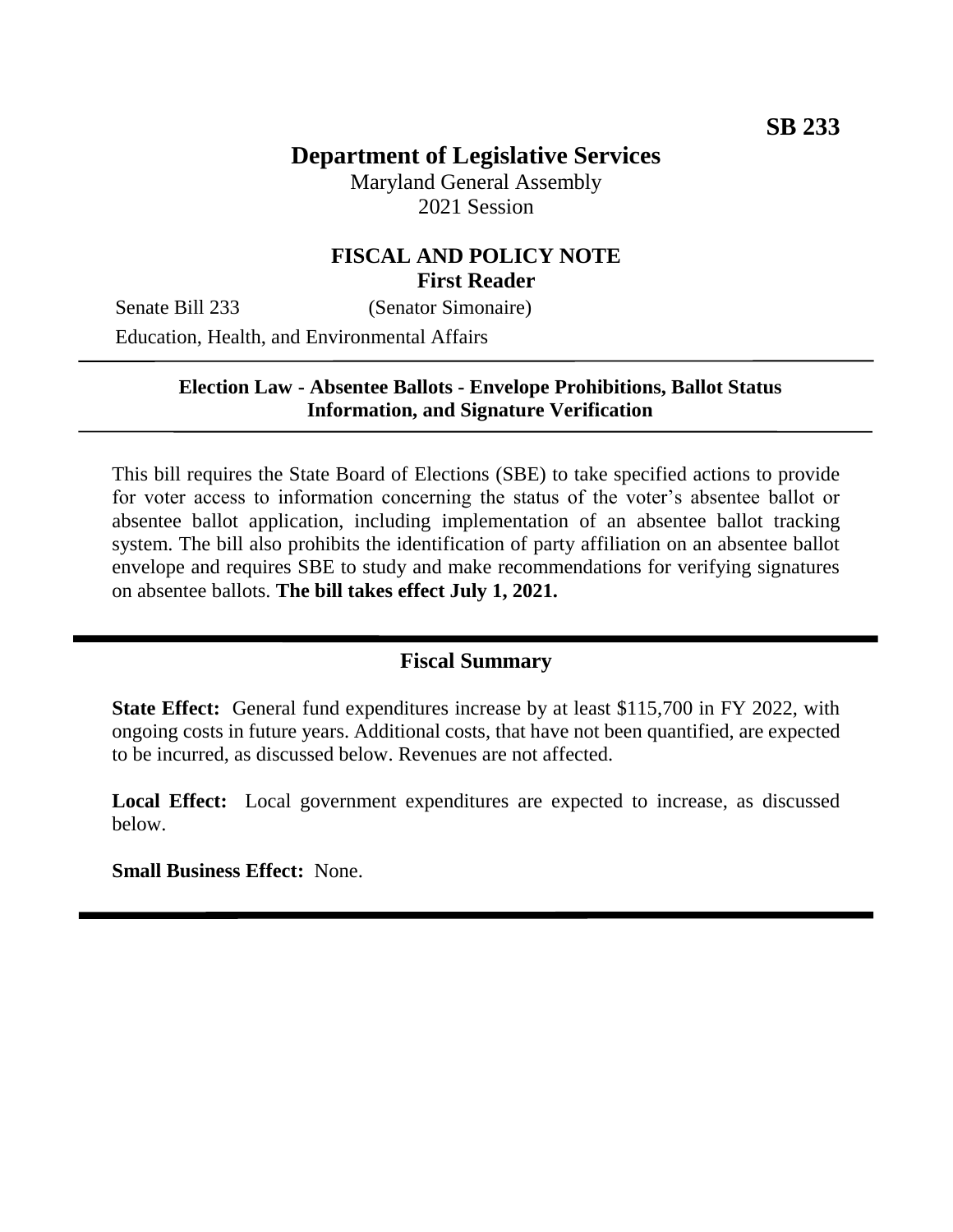# **Analysis**

## **Bill Summary:**

# *Absentee Ballot Application and Absentee Ballot Status Information*

The bill requires that guidelines established by SBE for the administration of absentee voting by the local boards of elections provide for voter access to information concerning the status of the voter's absentee ballot or absentee ballot application. The bill also requires SBE to implement an absentee ballot tracking system that is integrated with the selected postal service to allow a voter to access information regarding:

- the date and time the voter's absentee ballot application was received by the local board of elections;
- the date and time the local board sent a blank absentee ballot to the voter;
- the progress of the voter's blank or completed absentee ballot through the selected postal service, including evidence of the date and time that (1) the blank absentee ballot was accepted for mailing by the selected postal service; (2) if applicable, the blank absentee ballot was handled by an intermediate facility between the local board and the voter; (3) the blank absentee ballot was delivered to the voter; (4) the voter's completed absentee ballot was accepted for mailing by the selected postal service; and (5) if applicable, the voter's completed absentee ballot was handled by an intermediate facility between the voter and the local board;
- the date and time the voter's completed absentee ballot was received by the local board;
- whether the voter's absentee ballot was counted; and
- if the voter's absentee ballot was not counted, the reason it was not counted.

The bill establishes that a voter may access the information concerning the status of the voter's absentee ballot or absentee ballot application (1) through SBE's website; (2) through a third-party website approved by SBE; or (3) if requested, by receiving a postcard, an e-mail message, or a text message from SBE or a third-party website.

SBE must (1) make available the information required for a voter to request to receive the notification information from a third-party website; (2) provide updated information concerning the status of a voter's absentee ballot or absentee ballot application to the voter in a timely manner; and (3) ensure the security, confidentiality, and integrity of the information provided to a voter. Access to information regarding the content of an individual absentee ballot or absentee ballot application must be restricted to the individual who requests or casts the ballot.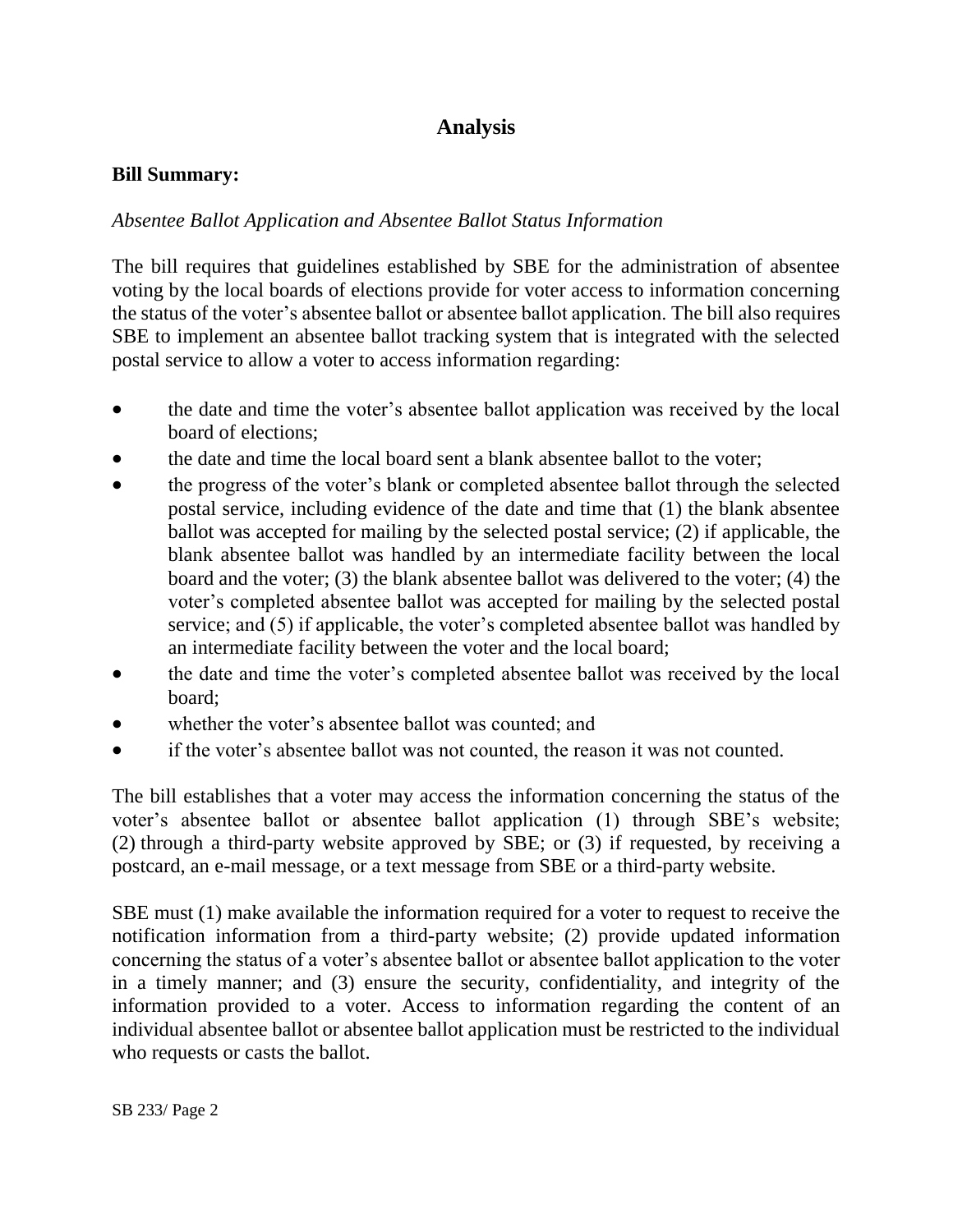# *Prohibition on Party Affiliation Being Identified on Absentee Ballot Envelopes*

The bill establishes that language or information that visibly identifies the party affiliation of a voter may not be included on an outgoing absentee ballot envelope, an absentee ballot return envelope, or an absentee ballot return envelope template provided by a local board of elections to a voter who is sent an absentee ballot through the Internet or by facsimile transmission.

## *Study and Recommendations on Signature Verification*

By December 1, 2021, SBE must (1) by reviewing similar practices in other states, study and make recommendations for verifying signatures on absentee ballots and (2) report to the Senate Education, Health, and Environmental Affairs Committee and the House Committee on Ways and Means on the recommendations.

## **Current Law:**

### *Absentee (Mail-in) Voting*

An individual may vote by absentee (mail-in) ballot except to the extent preempted by federal law. An absentee ballot may be requested in writing (there are State and federal forms that can be used) or online through the SBE website. The voter may choose to receive the ballot by mail, by fax, through the Internet, or by hand at a local board of elections office. The voter may return the ballot by (1) mailing it, postmarked on or before election day or (2) delivering it in person to an early voting center or to the local board of elections or an election day polling place by the close of polls on election day.

#### *SBE Guidelines*

SBE must establish guidelines for the administration of absentee voting by the local boards of elections. The guidelines must provide for (1) the application process; (2) late application for absentee ballots; (3) ballot security, including storage of returned ballots; (4) determining timeliness of receipt of applications and ballots, including applications and ballots for overseas voters; (5) the canvass process; (6) notice of the canvass to candidates, political parties, campaign organizations, new media, and the general public; (7) observers of the process; (8) review of the voted ballots and envelopes for compliance with the law and for machine tabulation acceptability; (9) standards for disallowance of ballots during the canvass; and (10) storage and retention of ballots following canvass and certification.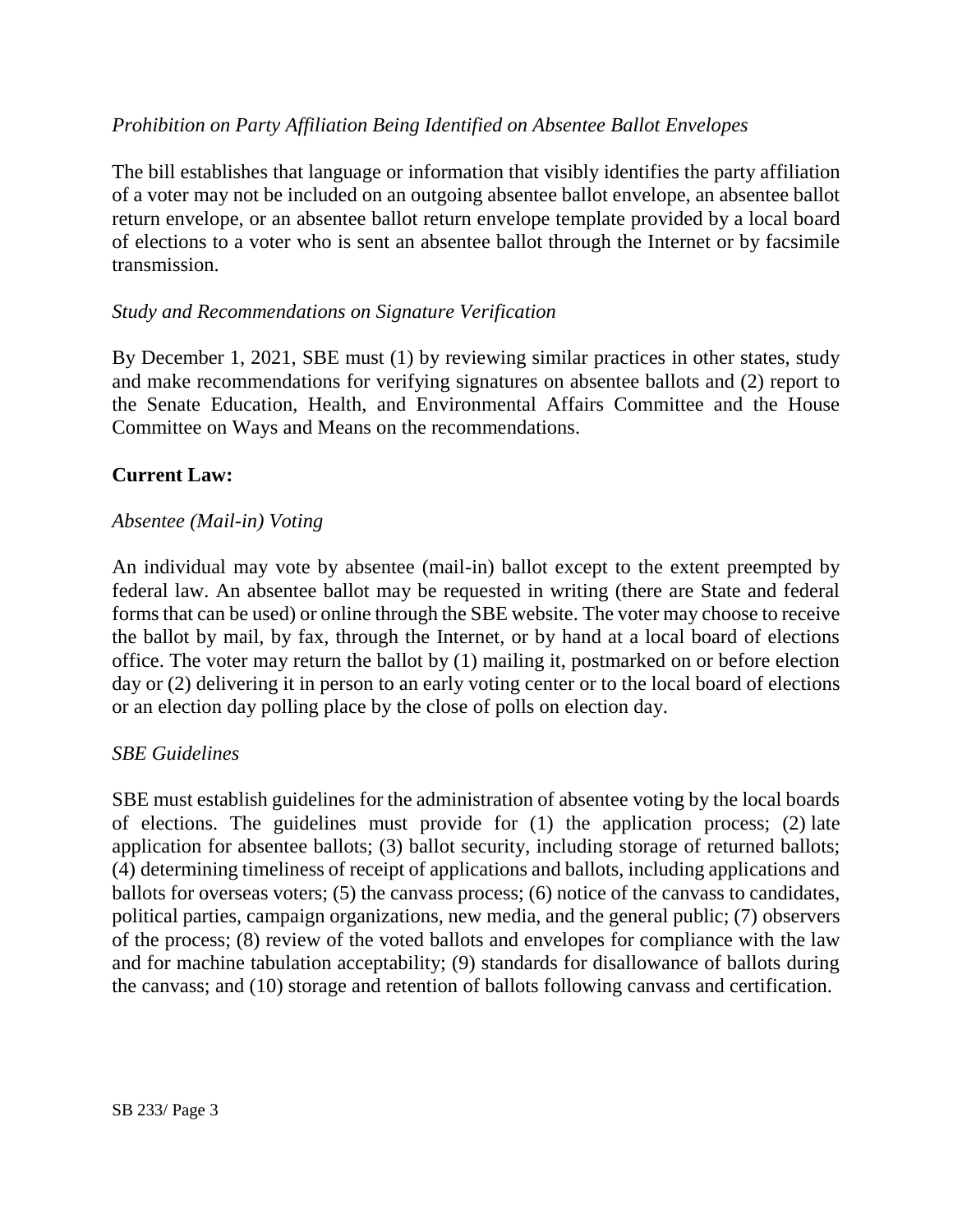## *Maintenance of Absentee Voting Records*

Each local board of elections must maintain a full record of absentee voting in the county, including, for each absentee voter, (1) the date and time of the board's receipt of an application for an absentee ballot; (2) the action taken with regard to the application; (3) the appropriate ballot style; (4) the date of issuance of a ballot; (5) if mailed, the address to which the ballot is sent; (6) the date and time of the receipt of the voted absentee ballot; and (7) any other information specified by SBE.

### *Free Access System*

SBE regulations require the board to establish a free access system that any voter who submits an absentee ballot application may access to determine whether the local board of elections received and accepted the voter's absentee ballot application and received and counted the voter's absentee ballot. Each local election director must use the statewide voter registration system to process all absentee ballot applications and returned ballots, and SBE must use the absentee voting information in the statewide voter registration system for the free access system. The free access system must be accessible online through SBE's website and by calling SBE's toll-free telephone number. An absentee voter must be required to provide that absentee voter's name and date of birth to access the information about the voter's ballot.

#### *Absentee Ballot Envelopes*

An absentee ballot sent by mail must be enclosed in specially printed envelopes, the form and content of which must be prescribed by SBE. A local board of elections may use either two envelopes ("outgoing envelope" and "ballot/return envelope") or three envelopes ("outgoing envelope," "return envelope," and "ballot envelope"). The ballot/return envelope or the return envelope must include prepaid postage.

If an absentee ballot is sent by the Internet or facsimile transmission, the local board must provide the voter with an envelope template.

#### **State Fiscal Effect:**

## *Information Technology Position and Study Consultant*

General fund expenditures increase by at least \$115,734 in fiscal 2022, which accounts for the bill's July 1, 2021 effective date. This estimate reflects the cost of (1) hiring an information technology (IT) programmer within SBE to assist in the development and maintenance of the ballot tracking system and (2) a professional services contract for a consultant to assist SBE in conducting the study required under the bill. This additional

SB 233/ Page 4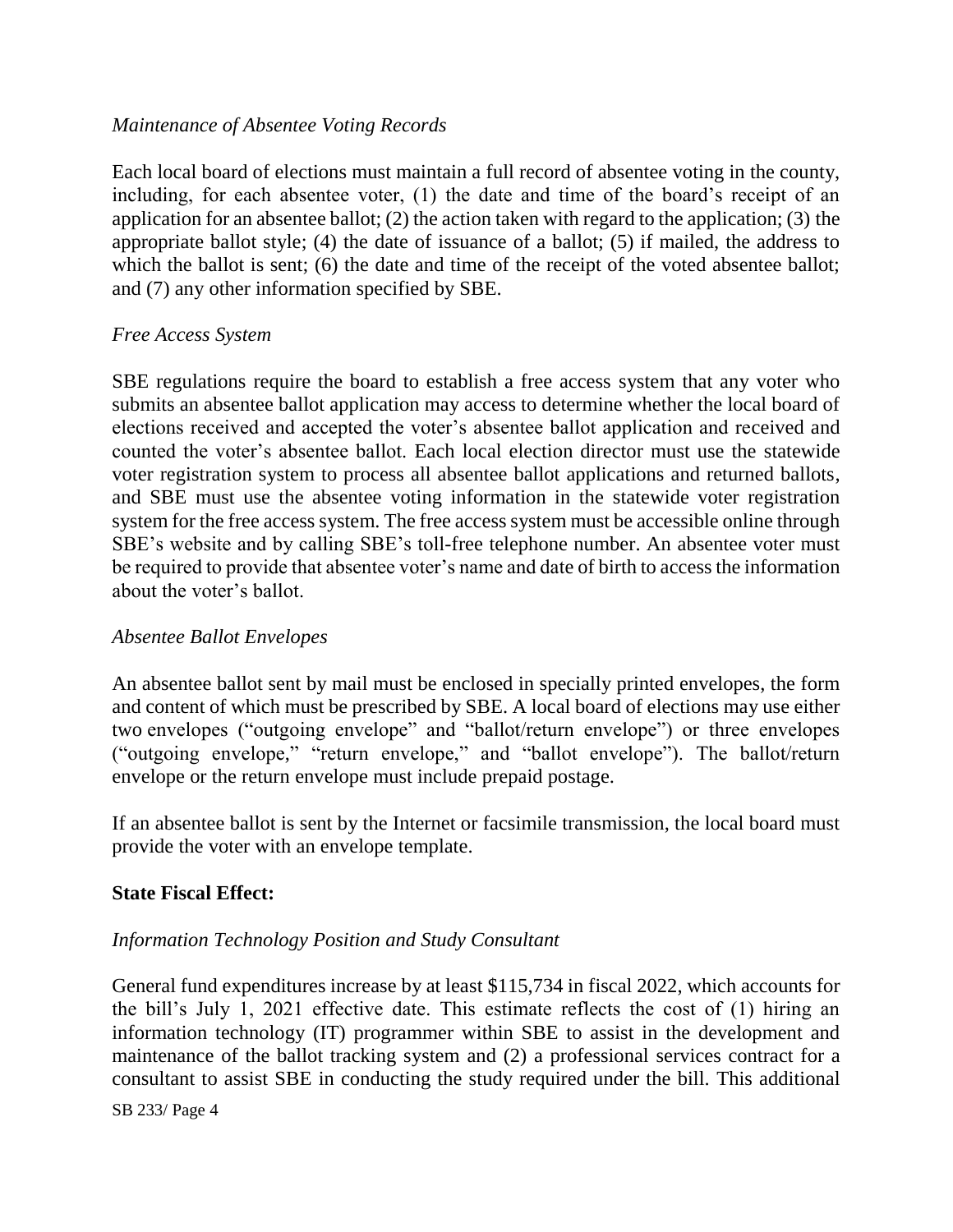work is not expected to be able to be absorbed by existing SBE staff. The estimate includes a salary, fringe benefits, one-time start-up costs, and ongoing expenses. The estimate does not account for certain costs that have not been fully quantified at this time (described below).

| <b>Total FY 2022 Minimum State Expenditures</b> | \$115,734 |
|-------------------------------------------------|-----------|
| <b>Operating Expenses</b>                       | 5,745     |
| <b>Professional Services Contract</b>           | 15,000    |
| Salaries and Fringe Benefits                    | \$94.989  |
| Position                                        |           |

Future year expenditures reflect a full salary with annual increases and employee turnover and ongoing operating expenses.

## *Cost of Contractual Services for Programming and/or Third-party Service*

In addition to the need for an IT position (mentioned above) to assist in developing and maintaining the ballot tracking system required by the bill, additional costs may be incurred for (1) programming of the statewide voter registration system to allow for all of the required information to be recorded in the system by local boards of elections and (2) for integration with U.S. Postal Service information and/or a third-party service. The extent of these costs is not known at this time. It is assumed, for the purposes of this fiscal and policy note, that SBE may incur at least a portion of these costs, with the remainder incurred by the local boards of elections.

#### *Reconfiguration of Ballot Style Identification*

General fund expenditures may increase by up to \$16,000 in fiscal 2022 only, for programming of SBE's election systems to reconfigure the way that ballot styles are identified, so that they do not include an indication of party affiliation. A "ballot style" is a specific configuration of contests and questions on a ballot that is for specific voters based on where they live (what jurisdiction, district, and precinct they live in) and, in a primary election, their party affiliation. The ballot style identifying information is used to ensure the right ballot is given to a voter at an in-person voting location and is included on the outgoing envelope for a voter being sent a mail-in ballot so that the correct ballot can be paired with the envelope.

The extent of programming needed to reconfigure the way that ballot styles are identified is not known at this time, but other recent ballot style-related programming – changes made to SBE's election systems in 2020 to allow for precinct-specific ballot styles (in order to produce precinct-based election results for all votes) – cost approximately \$240,000, with \$16,000 being a State general fund cost and \$224,000 a local government cost allocated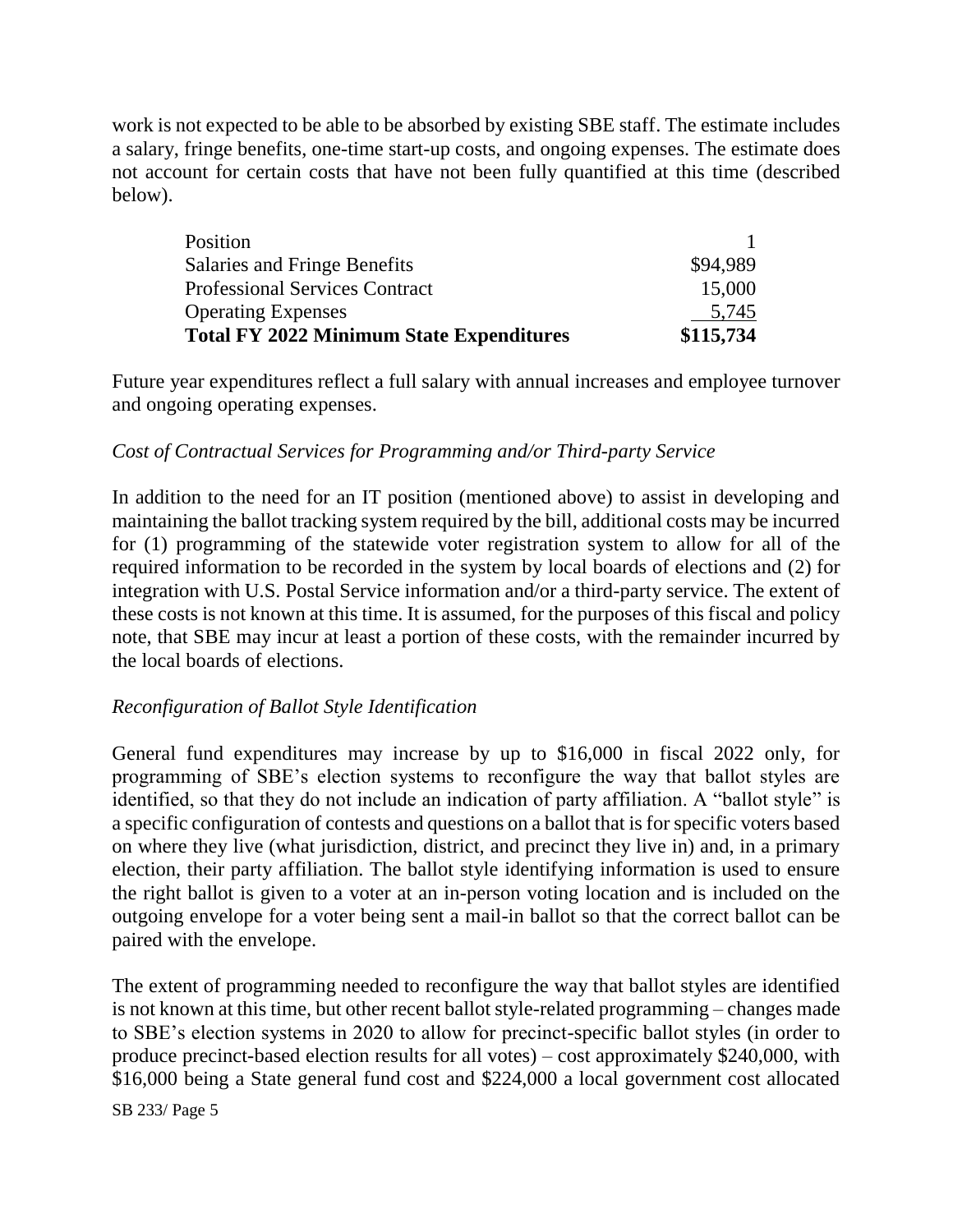among the local boards of elections. Costs of programming to reconfigure the way that ballot styles are identified is not expected to be more than that amount.

# **Local Fiscal Effect:**

# *Local Board of Elections Resources for Processing and Data Entry*

Local boards of elections do not currently record all of the information required in the bill (date and time of (1) receipt of an application, (2) sending of a blank ballot, and (3) receipt of a completed ballot) in the statewide voter registration system, which likely would be used to manage the data needed for the ballot tracking system. At least some local boards may need additional resources for additional processing and data entry work to provide timely and complete information in the ballot tracking system. Frederick County, for example, indicates that an additional election assistant may be needed at a cost of approximately \$50,000 annually. Montgomery County indicates that its costs may increase more significantly for mail-sorting technology to automate the processing of, and data entry related to, received mail-in ballot applications and mail-in ballots.

## *Cost of Contractual Services for Programming and/or Third-party Service*

Local government expenditures may increase for programming of the statewide voter registration system to allow for all of the required ballot tracking system information to be recorded in the voter registration system by local boards of elections and for integration with U.S. Postal Service information and/or a third-party service, as described above. It is assumed, for the purposes of this fiscal and policy note, that local boards of elections incur at least a portion of these costs, with any remainder incurred by SBE.

#### *Reconfiguration of Ballot Style Identification*

Local government expenditures may also increase, collectively, by up to \$224,000 in fiscal 2022 only, for the local share of costs for programming of SBE's election systems to reconfigure the way that ballot styles are identified, so that they do not include an indication of party affiliation, as described above.

# **Additional Information**

**Prior Introductions:** None.

**Designated Cross File:** None.